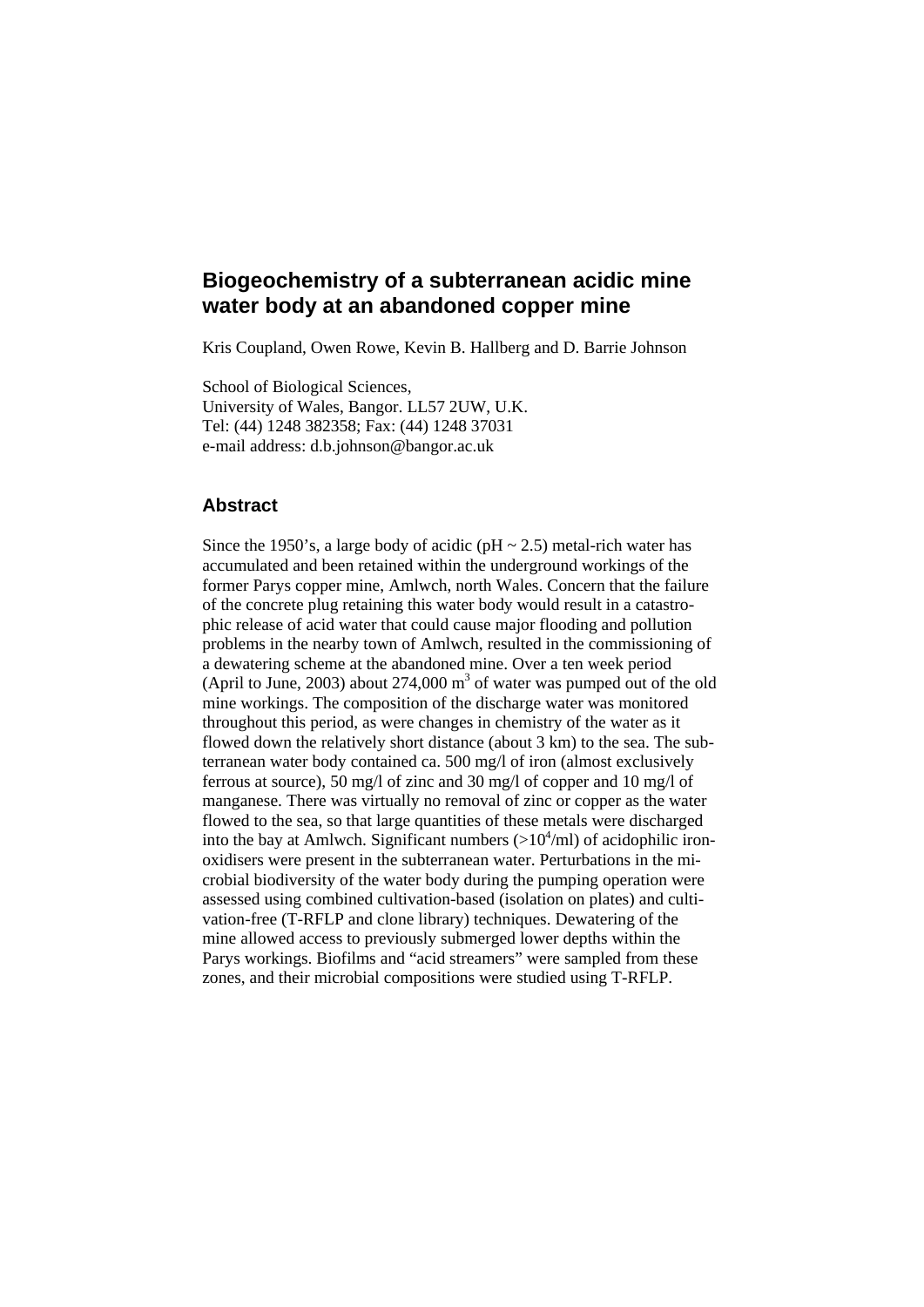#### **1 Introduction**

Mynydd Parys, located in the north-west corner of Anglesey, Wales (grid reference SH 440 095) is an area with a long history of copper mining, dating back to the Bronze Age (Southwood and Bevins 1995). In its zenith, in the late  $18<sup>th</sup>$  and early  $19<sup>th</sup>$  centuries, two adjacent mines were operating at the site (the Parys and Mona mines) and they rapidly developed into Europe's premier copper mines, governing the world price of the metal. The mines went into decline in the mid-1800's, and underground mining ceased in about 1880, though significant quantities of copper (ca. 60 tonnes/annum) were still recovered by leaching and cementation well into the 1950's (Southwood and Bevins 1995). The site itself continues to be a focus of interest for industrial archaeologists, geologists and biologists, due to its many interesting features (Jenkins et al 2000).

 During the time it was operating, the deep mines were dewatered using a network of wooden pipes (the highly acidic nature of the water caused rapid corrosion of iron pipes) and was powered by a mix of windmills and steam engines. When deep mining was abandoned, dams were constructed to allow the build up of water in the underground chambers, allowing the mineral-rich mine walls to be subjected to bacterially-accelerated oxidative dissolution. The impounded water was periodically drained into precipitation ponds, where the dissolved copper was precipitated by adding scrap iron. The iron-enriched, copper-depleted mine water was then diverted to larger pits and treated with lime to form ochre, which was recovered as a low value by-product. However, when the precipitation operations were abandoned in the early 1950's, the valves in the concrete dam (at the Dyffryn Adda adit) that controlled the release of the subterranean water were closed, allowing, inadvertently, the water level within the mines to build up. The latter was limited by a second, open adit (the Mona adit) through which the acid mine drainage (AMD) disgorged, via a series of precipitation ponds, forming one source of a stream (the Afon Goch ("red river") south) that flowed in a south-eastern direction, joining the sea at Dulas.

 In the late 1990's, a group of mining enthusiasts (the Parys Underground Group; PUG) raised concern about the state of the concrete dam within the Dyffryn Adda adit. There was evidence of severe corrosion and dissolution of the concrete, as would be predicted given the extremely acidic (pH 2.1- 2.5) nature of the subterranean water body that it constrained. It was estimated that the water level within the mine was about 31 m above the floor of the dam, and that there was a danger of catastrophic failure of the dam which, if it did occur, would cause severe flooding and pollution of the nearby coastal town of Amlwch. Consequently, a major dewatering exercise was carried out to lower the water level within the interconnected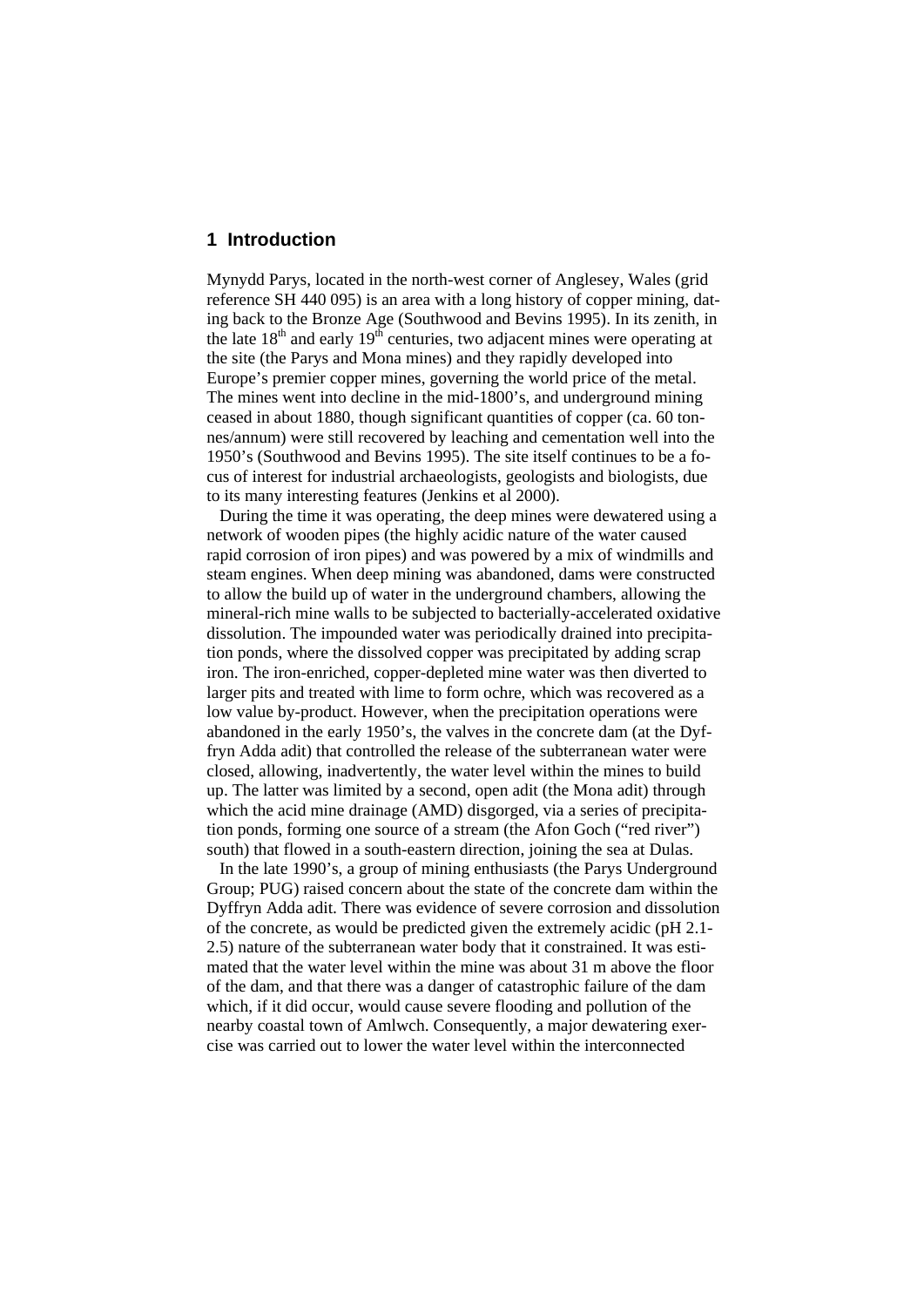Parys and Mona mines to the level of the Dyffryn Adda adit. This would facilitate the controlled removal of the dam, and allow future drainage of the mine water through this lower adit. Water from this adit joined another stream, forming the Afon Goch north that flowed north westwards, entering the Irish Sea at Amlwch. The dewatering exercise was undertaken by personnel working for Cementation Skanska, U.K, under supervision of Ove Arup & Partners, U.K.. The operation commenced on April  $7<sup>th</sup>$ , 2003, by accessing the impounded subterranean water body via an existing shaft (the "Gardd Daniel" shaft). A submersible pump, with a capacity of 50 l/s, coupled to a 100 mm diameter discharge pipe, was sunk into the shaft, and pipework connected to allow the water to flow into the roadside drainage ditch, from which it flowed over the wetland area adjacent to the Afon Goch north (Fig. 1). Pumping rates varied from 20-50 l/s, though the corrosive nature of the mine water caused intermittent problems with the pumps and steel hose connections. Pumping continued until July  $12<sup>th</sup>$ ,  $2003$ , by which time about 274,000 m<sup>3</sup> of AMD had been removed and the water level in the interconnected Parys and Mona mines lowered by 36.5 m. Lowering of the water level within the mines allowed access to new underground areas within the Parys and Mona mines, some of which were noted to contain massive growths of biological materials. Since the completion of mine drainage, the chemistry and biology of AMD flowing out of the Dyffryn Adda adit has been monitored on a monthly basis.

 This paper describes the geochemistry of the AMD that was discharged during the dewatering operation, and of the water that has flowed out of the mine (by gravity) since active dewatering ended. The microbiology of these waters, and molecular characterization of the massive microbial growth within the mines that were exposed by the dewatering exercise, are also described.

# **2 Materials and Methods**

## **2.1 Sampling sites and protocols**

Water was sampled at the Mona and Dyffryn Adda adits, prior to the mines being dewatered. During the pumping operation, water samples were taken close to the discharging hosepipe at the Gardd Daniel shaft and, on one occasion, within the mine itself. Since dewatering was completed, subterranean water flowing from the mines has been sampled at the Dyffryn Adda adit. Measurements of pH, redox potential, temperature and conductivity were carried out on site, using a Hanna Water Test field analyser (VWR, U.K.). Dissolved oxygen concentrations were measured using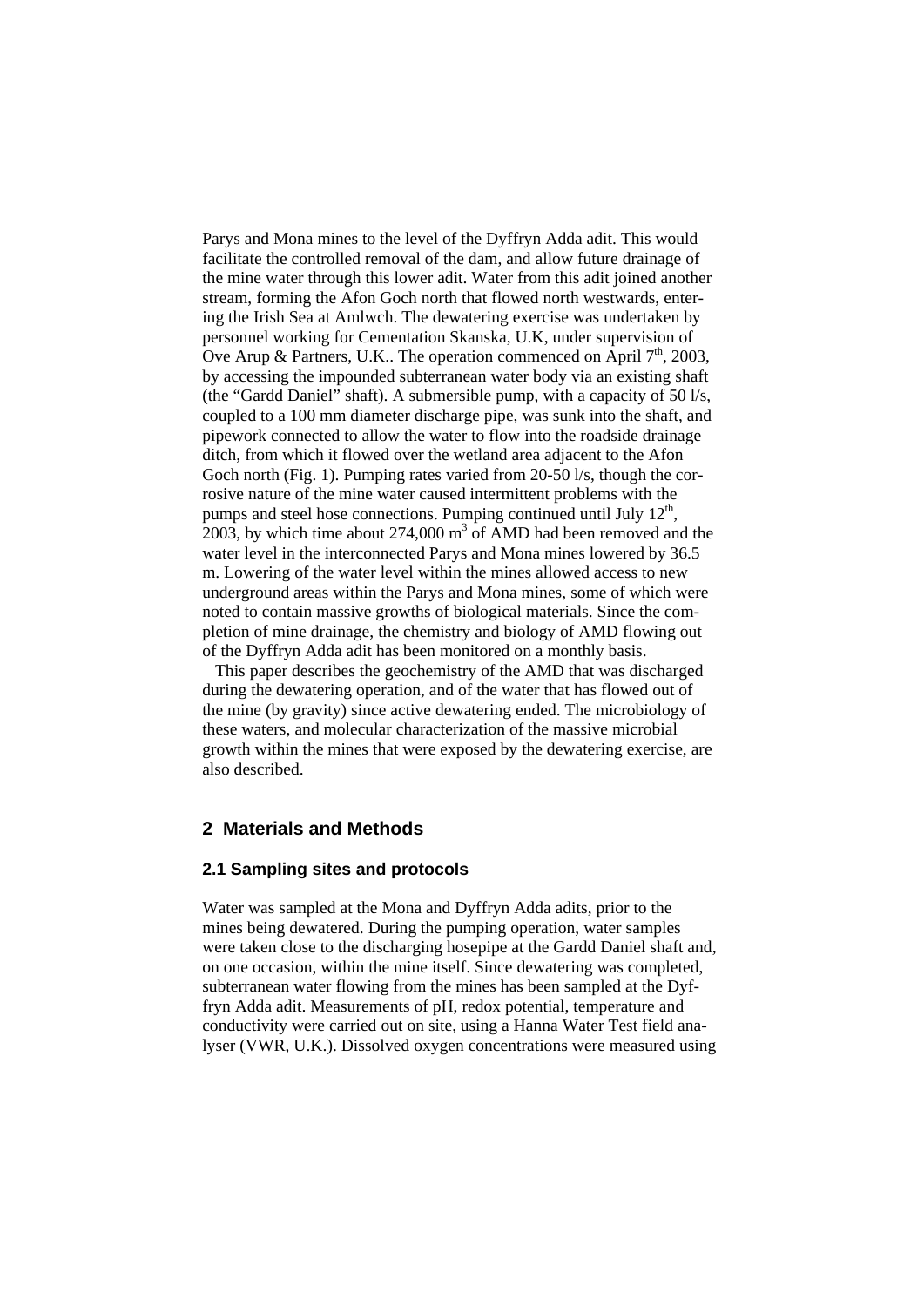a YSI 95 dissolved oxygen meter (Yellow Springs Instruments, Ohio, U.S.A.).

 Other water samples were filtered through 0.2 μm cellulose nitrate membrane filters into sterile bottles (a sub-set acidified for analysis of dissolved metals). Sulfate concentrations were determined turbidimetrically (as BaSO4) using the Hydrocheck system (WPA, U.K.). Dissolved metals (iron, aluminium, copper, manganese and zinc) were analysed using atomic absorption spectrophotometry (SpectrAA Duo, Varian, U.K.). Ferrous iron was determined colormetrically using the FerroZine assay (Lovley and Phillips 1987).



**Fig. 1.** Map of the Mynydd Parys site detailing the path of discharged AMD from pumping point at the Gardd Daniel shaft to its convergence with the Avon Goch North.

## **2.2 Microbiological and Biomolecular Techniques**

Unfiltered water samples (in sterile polypropylene bottles) were taken for isolation and enumeration of acidophilic microorganisms on solid media. Colonies were enumerated and preliminary identification made on the ba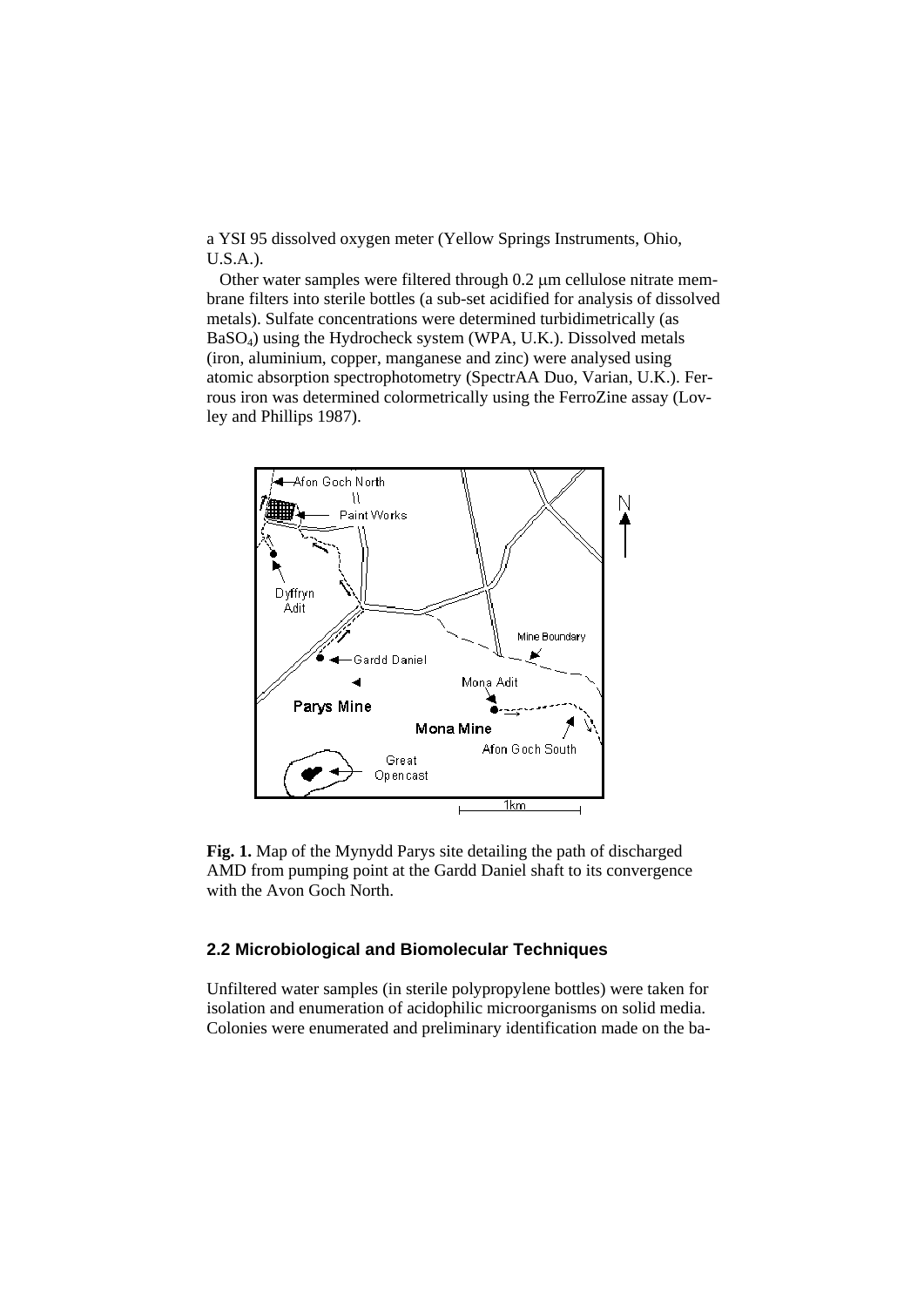sis of colony morphologies (Johnson, 1995). Biomolecular analysis of the bacterial populations of AMD and subterranean "acid streamer" growth was carried out using terminal restriction fragment length polymorphism (T-RFLP) analysis, following amplification of eubacterial 16S rRNA genes by Touchdown PCR. Full details of the procedure are given elsewhere (Coupland and Johnson, 2004). Planktonic microbes were harvested on site by filtering 500 ml of water through 0.2 μm cellulose nitrate membrane filters (Millipore, U.S.A.) and DNA extracted using the UltraClean<sup>TM</sup> Soil DNA Kit (MO BIO Laboratories Inc., USA). DNA was extracted from acid streamer and drapes using the same kit.

# **3 Results**

Prior to the dewatering of the mines, the water body within Mynydd Parys was draining through the Mona adit, which was reflected by the fact that AMD at this point was more acidic (pH 2.7) and metal-rich (e.g. total dissolved iron ca. 490 mg/l) than at the Dyffryn adit (pH 3.2; ca. 13 mg/l iron). The AMD at the Mona adit was also essentially devoid of oxygen (<0.05 mg/l) had a low redox potential (Eh *ca*. +420 mV). Microbial growths at the Mona adit were very evident as macroscopic "acid streamers", the microbial composition of which has been described elsewhere (Kimura et al. 2003).

 Concentrations of iron, sulfate and the major dissolved heavy metals and aluminium in the water pumped out of the mine between April  $10<sup>th</sup>$  and June  $19<sup>th</sup>$  2003, are shown in Figs. 2 and 3. Again, most of the soluble iron in the freshly-discharged AMD was present as ferrous iron, and  $E<sub>h</sub>$  values were relatively low  $(+610 \text{ to } +666 \text{ mV})$ , though drainage waters were notably more aerated (41-85% oxygen saturated) than that in the gravity-fed Mona adit, probably as a result of air/water mixing during pumping. Concentrations of most metals (except copper) and of sulfate showed a general increase as time progressed, though there was notably less total and ferrous iron in AMD sampled on May  $1<sup>st</sup>$  than on other occasions.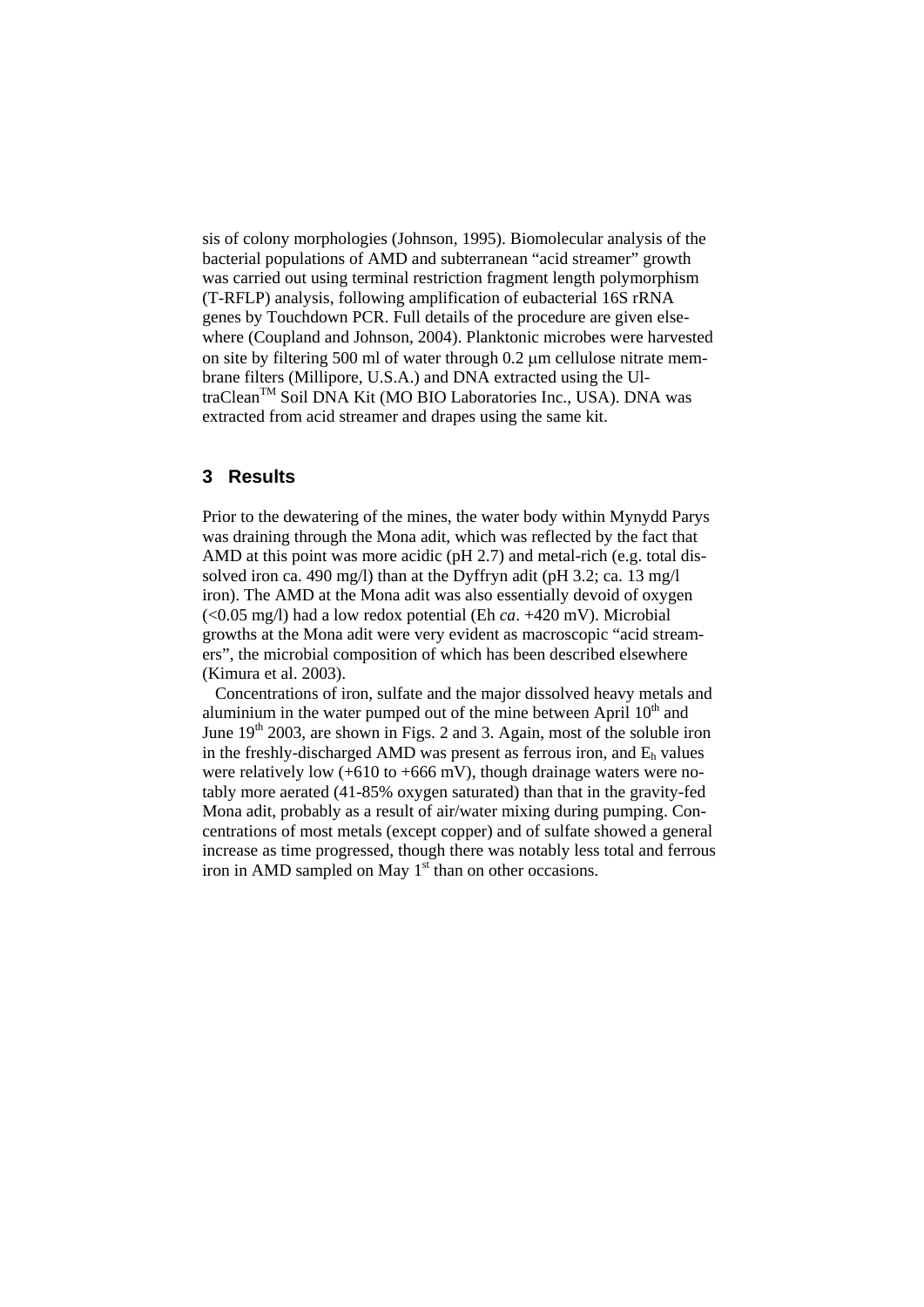

**Fig. 2.** Concentrations of total iron  $(\blacksquare)$ , ferrous iron  $(\square)$ , sulfate  $(\lozenge)$ , and  $pH$  ( $\pm$ ) of subterranean water discharged from Mynydd Parys during dewatering

Numbers of colony-forming iron-oxidising bacteria in the AMD pumped out of Mynydd Parys varied between 2.3 x  $10^3$ /ml (on June  $19^{th}$ ) to 2.7 x  $10^4$ /ml (on May 22<sup>nd</sup>). Most of these isolates formed colonies that were typical of the iron- and sulfur-oxidiser, *Acidithiobacillus ferrooxidans*. Numbers of heterotrophic acidophiles (*Acidiphilium* and *Acidobacterium*like colonies) showed a general decrease as pumping progressed, again peaking in the May  $22^{nd}$  sample (1.6 x 10<sup>4</sup>/ml) and falling to 40/ml by June 19<sup>th</sup>. More detailed data on the bacterial diversity in pumped AMD came from analysis of 16S rRNA gene amplicons using T-RFLP. The dominant terminal restriction fragment (T-RF) was confirmed as corresponding to that of *At. ferrooxidans*. Other iron-oxidising bacteria were also detected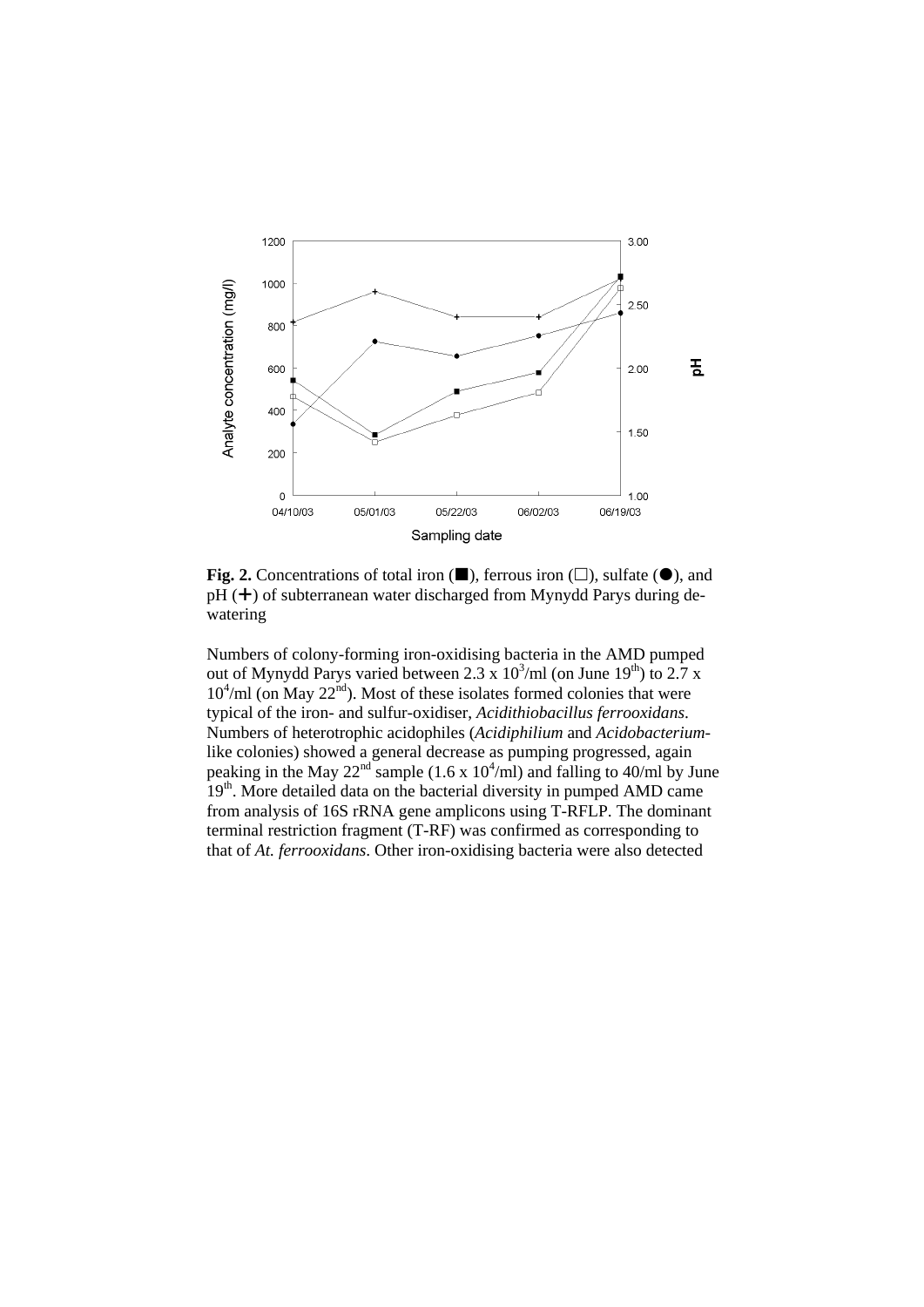

**Fig. 3.** Concentrations of copper  $(\triangle)$ , zinc  $(\triangle)$ , aluminium  $(\triangle)$ , and manganese  $(\blacktriangledown)$  of subterranean water discharged from Mynydd Parys during dewatering

from their T-RF's: *Leptospirillum ferrooxidans*, "*Ferrimicrobium acidiphilum"* and a *Gallionella*-like clone. Non-iron-oxidising heterotrophic bacteria detected from their signal T-RF's were an *Acidiphilium* sp., an *Acidocella* sp., and an *Acidobacterium* sp.. A few T-RF's were not identified.

 Very large and extensive microbial growths, referred to by PUG members as "drapes", were found hanging from residual wooden structures within the underground chambers of the Parys mine as the water level fell. Amplification of 16S rRNA genes using eubacterial primers revealed that these were a complex community including iron-oxidizing bacteria (*At. ferrooxidans* and a γ-proteobacterium related to isolate WJ2, previously noted in AMD at the Wheal Jane tin mine, Cornwall (Hallberg and Johnson, 2003) heterotrophic bacteria (*Acidobacterium* and *Acidisphaera* spp.) and at least one actinomycete.

 The subterranean AMD discharge from Mynydd Parys since dewatering ceased and water flow diverted through the Dyffryn Adda adit (and from there to the Afon Goch north) has been monitored on a regular basis. The chemistry of the water in this adit is now similar to that found previously in the Mona adit; changes in the physico-chemistry of the discharging AMD are shown in Fig. 4. The stream outside of the adit entrance has become very rapidly colonised with macroscopic acid streamer growths. Analysis of these materials (T-RFLP analysis of amplified 16S rRNA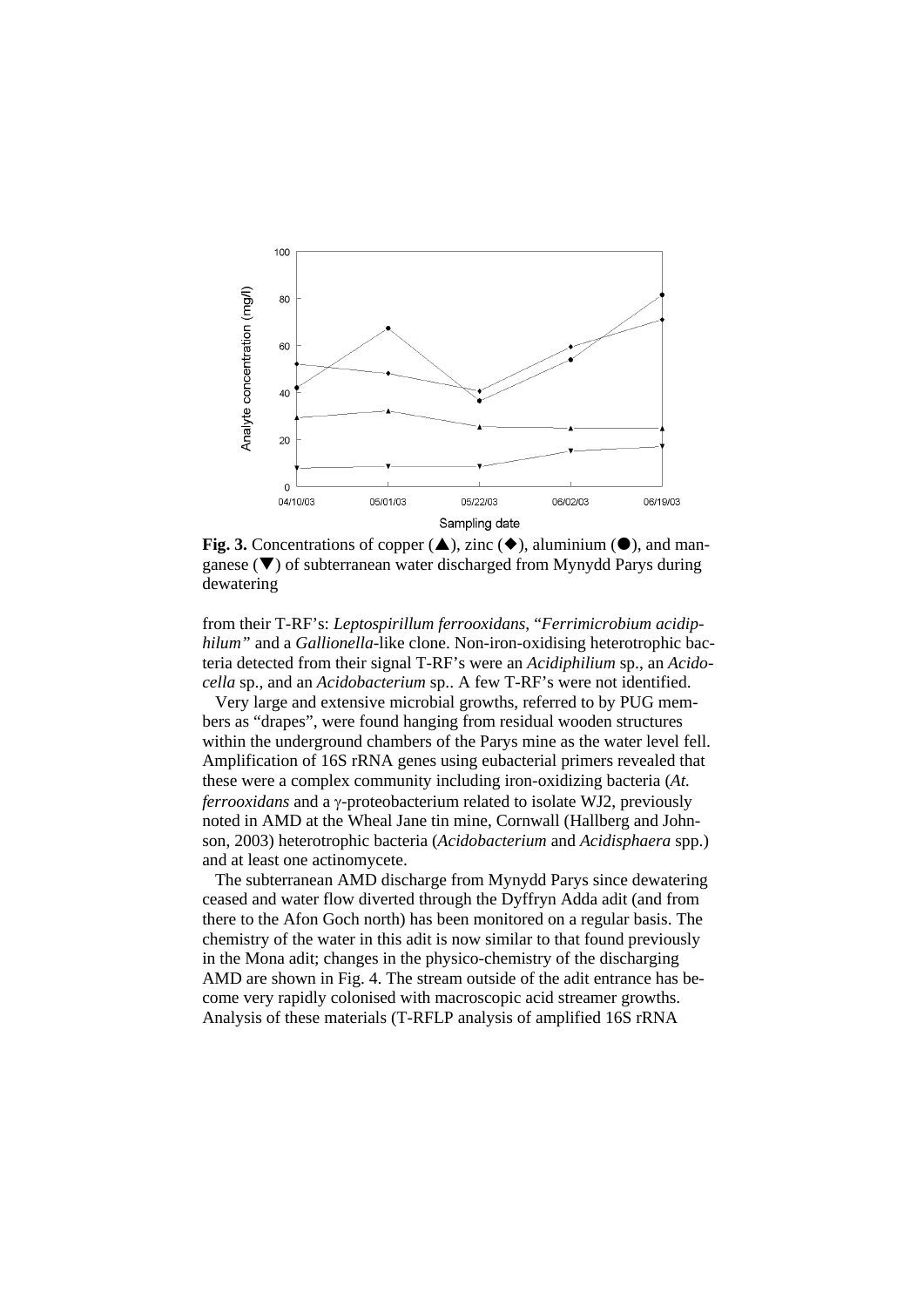

**Fig. 4.** Changes in pH, and concentrations of dissolved metals, sulfate and organic carbon in water draining Mynydd Parys (sampled at the Mynydd Adda adit) since the mines were dewatered. The period covered is from October 2003 until April 2004. Key: pH  $(+)$ ; total iron ( $\blacksquare$ ); ferrous iron ( $\square$ ); sulfate-S ( $\bullet$ ); copper ( $\blacktriangle$ ); zinc ( $\diamondsuit$ ); manganese ( $\bullet$ ); DOC ( $\nabla$ ).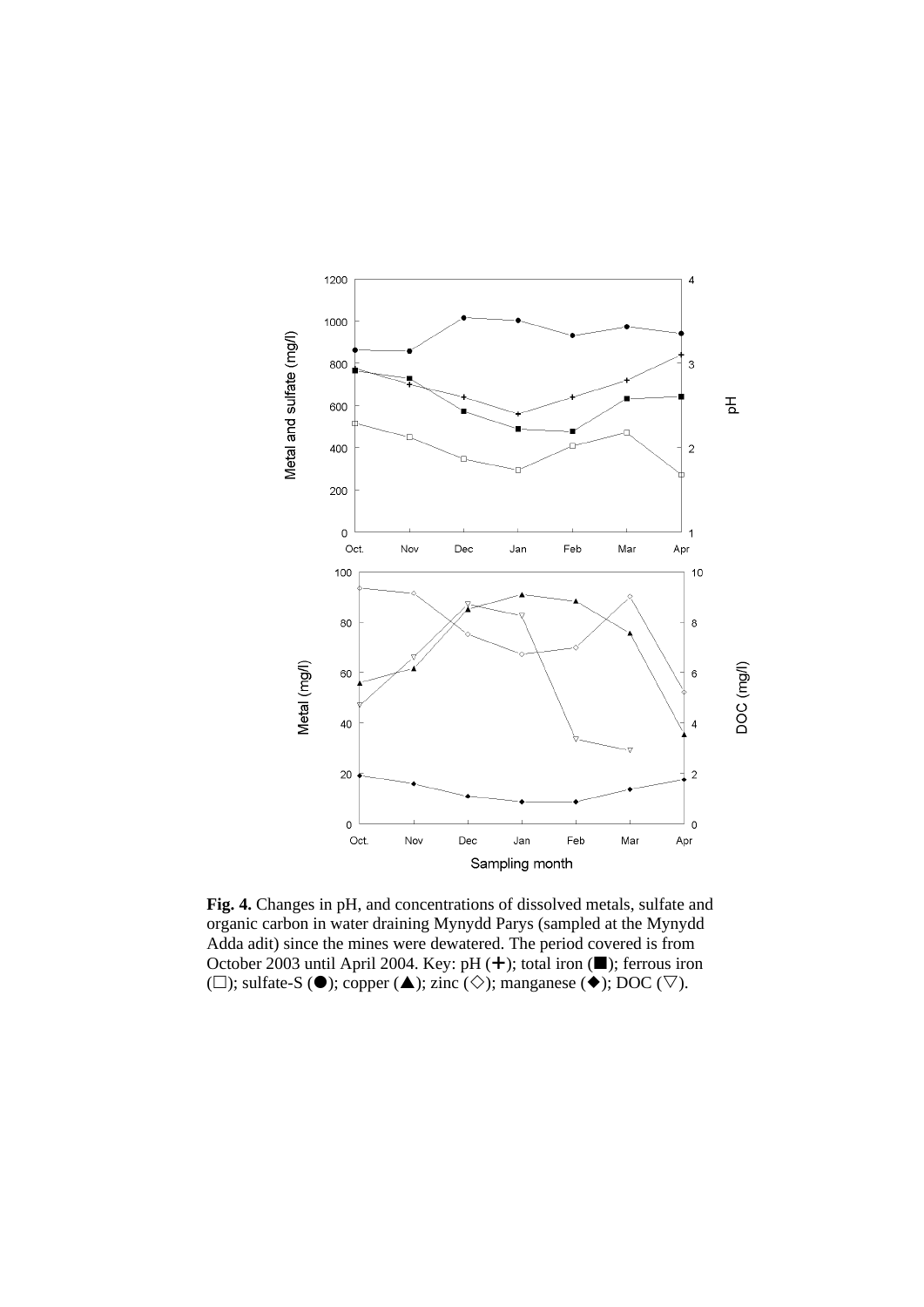genes) has indicated that the microbial communities that these growths represent have shown subtle changes over six months of monitoring. Initially (in October 2003), the streamers comprised a heterogeneous group of bacteria, including *At. ferrooxidans*, *Leptospirillum ferrooxidans, Gallionella* sp., *Thiomonas* sp., *"Ferrimicrobium"* sp. and a bacterium closely related to a clone (TRA3-20) identified in AMD within Iron Mountain, California (Edwards et al. 1999). Community profiling over the following months revealed the emergence of TRA3-20 as the dominant microbe, accounting for approx 70% of the streamer community by the December sampling occasion. All other microbes declined in relative abundance to very low levels, with the exception of *At. ferrooxidans* which maintained its abundance at around 10-15% of the microbial community.

# **4 Discussion**

Mynydd Parys was one of the earliest sites in the world where mineral bioleaching was practiced, long before the potential of microorganisms to accelerate the oxidative dissolution of sulfidic mineral was realised. Production of cement copper by precipitating the microbially-solubilised metal from acidic waters started very early in the modern phase (late  $19<sup>th</sup>$ century onwards) of the mines' history. It was the abandonment of this practice, and permanent closure of the valves in the Dyffryn Adda adit, that led to the flooding and pollution hazard that was recognized some 50 years later. Dewatering of the mines proceeded rapidly, and there was no serious attempt to remediate the AMD that was pumped out. As a consequence, an estimated 7.5 t of copper, 3.1 t of manganese and 14.8 t of zinc was released into the Irish Sea from Mynydd Parys during the 14 weeks when the mines were dewatered (Coupland and Johnson 2004).

 Concentrations of dissolved metals and of sulfate in the water pumped out of Mynydd Parys changed during the dewatering period, possibly due to stratification of the subterranean water body and also to temporary contributions from geochemically-variable adits and larger chambers that later became isolated as the water level continued to fall. The bottom of the pipe through which the subterranean water was evacuated was maintained a meter or so below the water table, so as to minimise disturbing any sediment, so the AMD pumped out at any time was always close to the surface of the impounded water body. The water pumped out of Mynydd Parys remained extremely acidic (pH <3) and metal- and sulfate-rich throughout the period of dewatering.

 The dominant iron-oxidising bacterium isolated on solid media and also detected by a cultivation-independent approach (T-RFLP) was *At. fer-*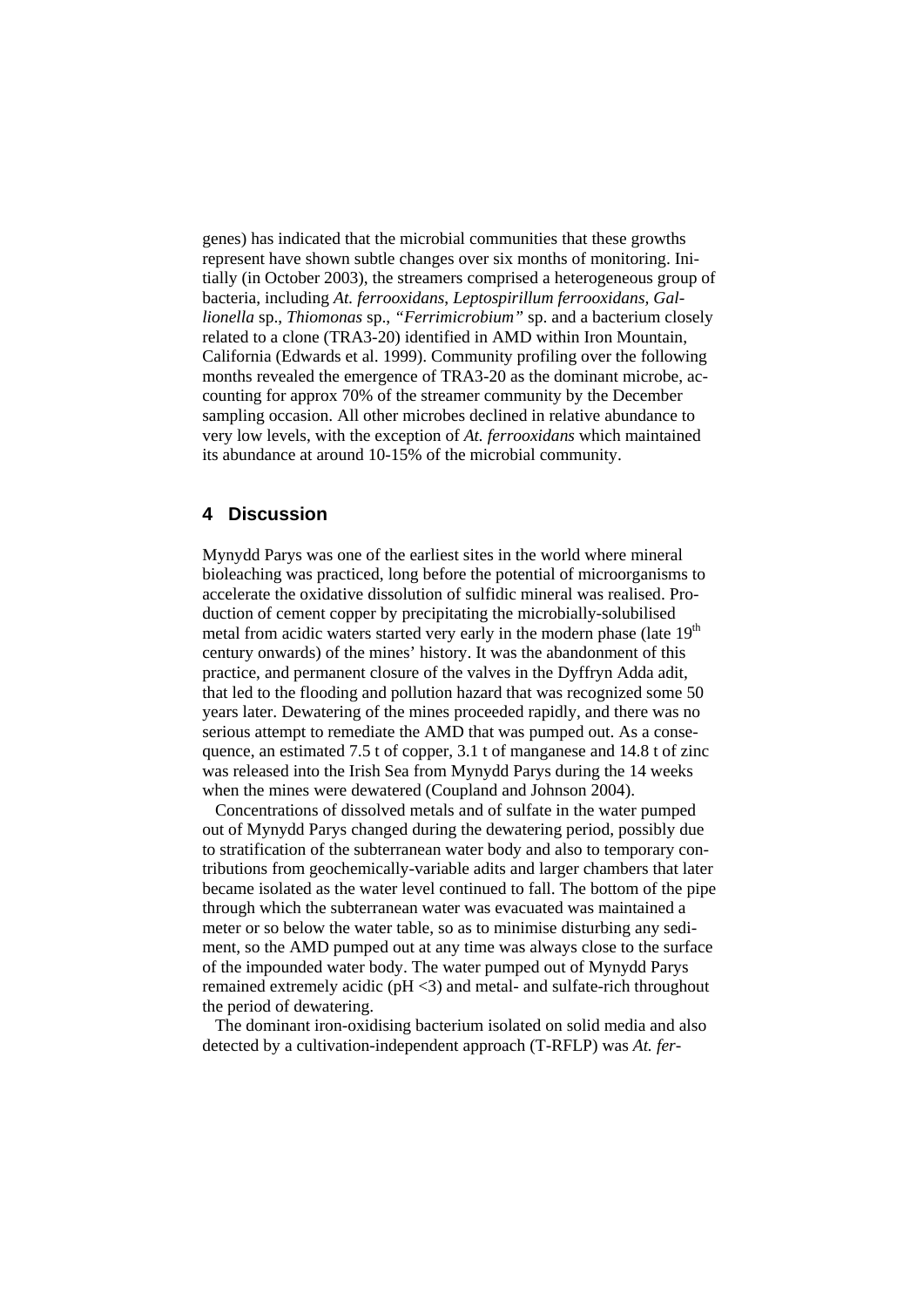*rooxidans*. In a earlier study of the Afon Goch south, another iron-oxidiser (*L. ferrooxidans)* was found to be more abundant than *At. ferrooxidans* (Walton and Johnson 1992). One reason for this difference is that *L. ferrooxidans* is an obligate aerobe, whilst *At. ferrooxidans* is a facultative anaerobe, and can couple the oxidation of a range of electron donors (e.g. sulfur compounds and hydrogen) to the reduction of ferric iron. The dominance of *At. ferrooxidans* in the subterranean water body within Mynydd Parys which contained little or no dissolved oxygen (the water at the Gardd Daniel sampling station being aerated by the pumping process) suggests that mostly it was growing anaerobically in the underground AMD. The other iron-oxidising acidophile detected, "*Ferrimicrobium acidiphilum*", can also grow by ferric iron reduction though this bacterium is heterotrophic, in contrast to both *At. ferrooxidans* and *L. ferrooxidans* which are both autotrophs (Johnson and Hallberg 2003).

 Other acidophilic bacteria detected in the pumped water and in microbial "drapes" exposed by the falling water level within the mine were obligate heterotrophs (*Acidiphilium*, *Acidisphaera* and *Acidobacterium* spp.) that do not oxidise ferrous iron, though some are able to reduce ferric iron under oxygen-limiting conditions. The presence of these bacteria at Mynydd Parys was not unexpected as similar bacteria have been detected in other metal-rich mine waters (Johnson and Hallberg 2003). A particularly interesting discovery was the presence of *Gallionella*-like clones in the pumped water and "acid streamers" in the Afon Goch north. The only characterized species of this genus is G. *ferruginea*, a neutrophilic iron-oxidiser that grows optimally in microaerobic environments (Hanert 1989). It is notable that this organism became less abundant in the streamers over the period of study, possibly reflecting a relatively greater sensitivity to extreme acidity than other members of the microbial community. The dominant organism in the newly emerging acid streamers is very closely related to the TRA3- 20 clone from Iron Mountain, California, and has yet to be isolated and characterized.

#### **Acknowledgements**

We are grateful for the help given by Dr. David Jenkins. KC acknowledges the financial support given by the Natural Environment Research Council (U.K.) and Rio Tinto Technical Services Ltd. (Industrial CASE studentship NER/S/C/2001/06450). OR acknowledges the financial support given by the Natural Environment Research Council and Paques b.v. (the Netherlands; Industrial CASE studentship NER/S/C/2003/11752).